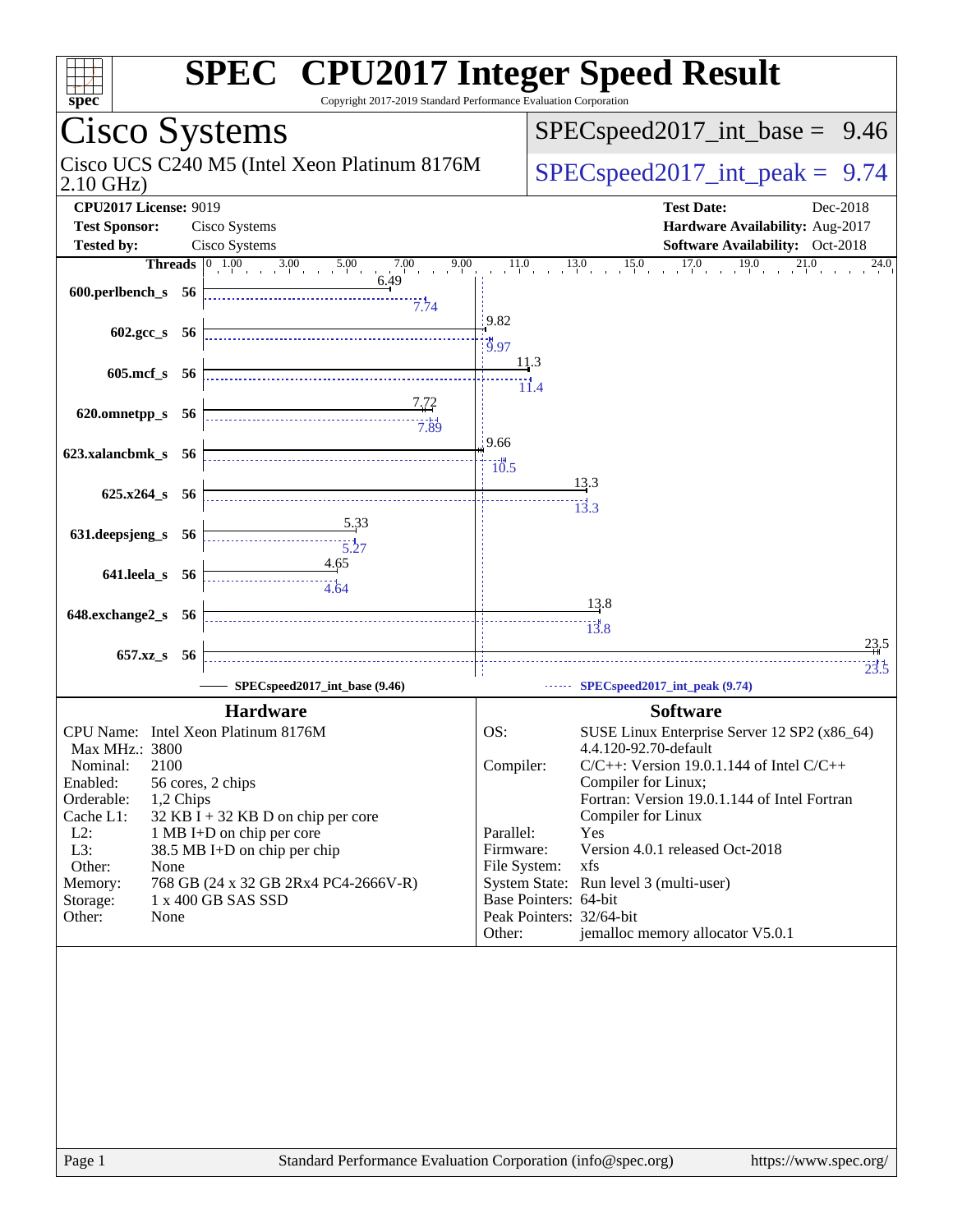

Copyright 2017-2019 Standard Performance Evaluation Corporation

## Cisco Systems

2.10 GHz) Cisco UCS C240 M5 (Intel Xeon Platinum 8176M  $\big|$  SPECspeed2017 int peak = 9.74

 $SPECspeed2017\_int\_base = 9.46$ 

**[Tested by:](http://www.spec.org/auto/cpu2017/Docs/result-fields.html#Testedby)** Cisco Systems **Cisco Systems [Software Availability:](http://www.spec.org/auto/cpu2017/Docs/result-fields.html#SoftwareAvailability)** Oct-2018

**[CPU2017 License:](http://www.spec.org/auto/cpu2017/Docs/result-fields.html#CPU2017License)** 9019 **[Test Date:](http://www.spec.org/auto/cpu2017/Docs/result-fields.html#TestDate)** Dec-2018 **[Test Sponsor:](http://www.spec.org/auto/cpu2017/Docs/result-fields.html#TestSponsor)** Cisco Systems **[Hardware Availability:](http://www.spec.org/auto/cpu2017/Docs/result-fields.html#HardwareAvailability)** Aug-2017

#### **[Results Table](http://www.spec.org/auto/cpu2017/Docs/result-fields.html#ResultsTable)**

|                                     | <b>Base</b>    |                |              |                |       |                |       |                | <b>Peak</b>    |              |                |              |                |              |  |
|-------------------------------------|----------------|----------------|--------------|----------------|-------|----------------|-------|----------------|----------------|--------------|----------------|--------------|----------------|--------------|--|
| <b>Benchmark</b>                    | <b>Threads</b> | <b>Seconds</b> | <b>Ratio</b> | <b>Seconds</b> | Ratio | <b>Seconds</b> | Ratio | <b>Threads</b> | <b>Seconds</b> | <b>Ratio</b> | <b>Seconds</b> | <b>Ratio</b> | <b>Seconds</b> | <b>Ratio</b> |  |
| 600.perlbench s                     | 56             | 273            | 6.51         | 274            | 6.48  | 273            | 6.49  | 56             | 230            | 7.73         | 229            | 7.75         | 229            | 7.74         |  |
| $602 \text{.} \text{gcc}\text{.}$ s | 56             | 405            | 9.82         | 406            | 9.80  | 405            | 9.83  | 56             | 399            | 9.97         | 396            | 10.1         | 400            | 9.95         |  |
| $605$ .mcf s                        | 56             | 418            | 11.3         | 417            | 11.3  | 416            | 11.3  | 56             | 415            | 11.4         | 414            | 11.4         | 414            | 11.4         |  |
| 620.omnetpp_s                       | 56             | 214            | 7.63         | 211            | 7.72  | 204            | 7.99  | 56             | 207            | 7.88         | 200            | 8.15         | 207            | 7.89         |  |
| 623.xalancbmk s                     | 56             | 145            | 9.75         | 148            | 9.57  | 147            | 9.66  | 56             | 137            | 10.4         | 135            | 10.5         | 135            | 10.5         |  |
| 625.x264 s                          | 56             | 132            | 13.3         | 132            | 13.3  | 132            | 13.3  | 56             | 132            | 13.3         | 132            | 13.3         | 132            | 13.4         |  |
| 631.deepsjeng_s                     | 56             | 269            | 5.33         | 269            | 5.33  | 269            | 5.33  | 56             | 272            | 5.27         | 271            | 5.28         | 272            | 5.27         |  |
| 641.leela s                         | 56             | 367            | 4.65         | 367            | 4.65  | 367            | 4.65  | 56             | 368            | 4.64         | 368            | 4.64         | 368            | 4.64         |  |
| 648.exchange2_s                     | 56             | 213            | 13.8         | 213            | 13.8  | 213            | 13.8  | 56             | 214            | 13.8         | 213            | 13.8         | 214            | 13.7         |  |
| $657.xz$ <sub>S</sub>               | 56             | 263            | 23.5         | 263            | 23.5  | 265            | 23.3  | 56             | 264            | 23.5         | 261            | 23.7         | 263            | 23.5         |  |
| $SPEC speed2017$ int base =<br>9.46 |                |                |              |                |       |                |       |                |                |              |                |              |                |              |  |

**[SPECspeed2017\\_int\\_peak =](http://www.spec.org/auto/cpu2017/Docs/result-fields.html#SPECspeed2017intpeak) 9.74**

Results appear in the [order in which they were run.](http://www.spec.org/auto/cpu2017/Docs/result-fields.html#RunOrder) Bold underlined text [indicates a median measurement](http://www.spec.org/auto/cpu2017/Docs/result-fields.html#Median).

### **[Operating System Notes](http://www.spec.org/auto/cpu2017/Docs/result-fields.html#OperatingSystemNotes)**

Stack size set to unlimited using "ulimit -s unlimited"

### **[General Notes](http://www.spec.org/auto/cpu2017/Docs/result-fields.html#GeneralNotes)**

Environment variables set by runcpu before the start of the run: KMP\_AFFINITY = "granularity=fine,scatter" LD\_LIBRARY\_PATH = "/home/cpu2017/lib/ia32:/home/cpu2017/lib/intel64:/home/cpu2017/je5.0.1-32:/home/cpu2017/je5.0.1-64" OMP\_STACKSIZE = "192M"

 Binaries compiled on a system with 1x Intel Core i7-4790 CPU + 32GB RAM memory using Redhat Enterprise Linux 7.4 Transparent Huge Pages enabled by default Prior to runcpu invocation Filesystem page cache synced and cleared with: sync; echo 3> /proc/sys/vm/drop\_caches Yes: The test sponsor attests, as of date of publication, that CVE-2017-5754 (Meltdown) is mitigated in the system as tested and documented. Yes: The test sponsor attests, as of date of publication, that CVE-2017-5753 (Spectre variant 1) is mitigated in the system as tested and documented. Yes: The test sponsor attests, as of date of publication, that CVE-2017-5715 (Spectre variant 2) is mitigated in the system as tested and documented. jemalloc, a general purpose malloc implementation built with the RedHat Enterprise 7.5, and the system compiler gcc 4.8.5 sources available from jemalloc.net or <https://github.com/jemalloc/jemalloc/releases>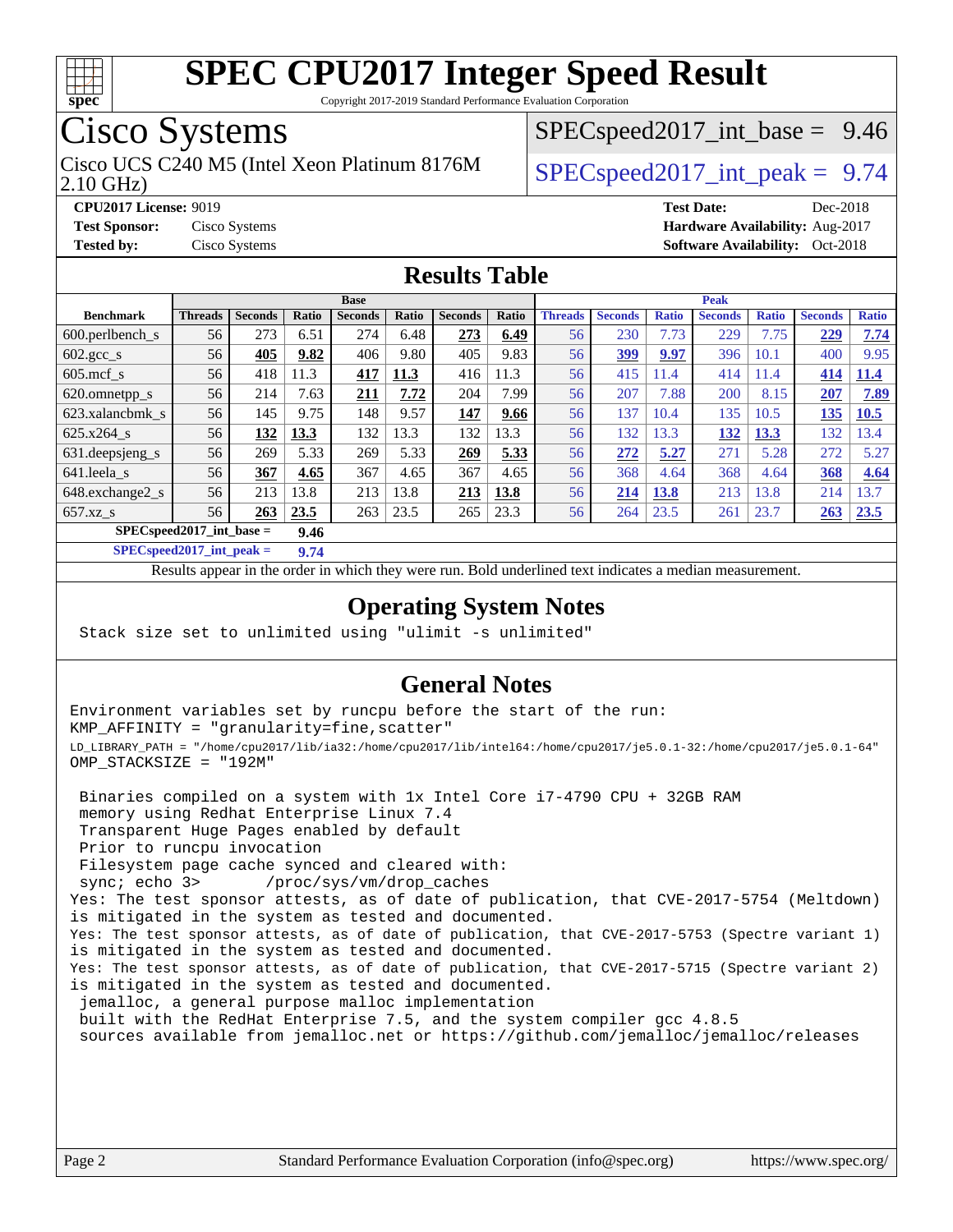

Copyright 2017-2019 Standard Performance Evaluation Corporation

# Cisco Systems

2.10 GHz) Cisco UCS C240 M5 (Intel Xeon Platinum 8176M  $\big|$  [SPECspeed2017\\_int\\_peak =](http://www.spec.org/auto/cpu2017/Docs/result-fields.html#SPECspeed2017intpeak) 9.74

 $SPECspeed2017\_int\_base = 9.46$ 

**[CPU2017 License:](http://www.spec.org/auto/cpu2017/Docs/result-fields.html#CPU2017License)** 9019 **[Test Date:](http://www.spec.org/auto/cpu2017/Docs/result-fields.html#TestDate)** Dec-2018 **[Test Sponsor:](http://www.spec.org/auto/cpu2017/Docs/result-fields.html#TestSponsor)** Cisco Systems **[Hardware Availability:](http://www.spec.org/auto/cpu2017/Docs/result-fields.html#HardwareAvailability)** Aug-2017 **[Tested by:](http://www.spec.org/auto/cpu2017/Docs/result-fields.html#Testedby)** Cisco Systems **[Software Availability:](http://www.spec.org/auto/cpu2017/Docs/result-fields.html#SoftwareAvailability)** Oct-2018

#### **[Platform Notes](http://www.spec.org/auto/cpu2017/Docs/result-fields.html#PlatformNotes)**

Page 3 Standard Performance Evaluation Corporation [\(info@spec.org\)](mailto:info@spec.org) <https://www.spec.org/> BIOS Settings: Intel HyperThreading Technology set to Disabled CPU performance set to Enterprise Power Performance Tuning set to OS Controls SNC set to Disabled Patrol Scrub set to Disabled Sysinfo program /home/cpu2017/bin/sysinfo Rev: r5797 of 2017-06-14 96c45e4568ad54c135fd618bcc091c0f running on linux-yoo1 Fri Dec 7 14:43:13 2018 SUT (System Under Test) info as seen by some common utilities. For more information on this section, see <https://www.spec.org/cpu2017/Docs/config.html#sysinfo> From /proc/cpuinfo model name : Intel(R) Xeon(R) Platinum 8176M CPU @ 2.10GHz 2 "physical id"s (chips) 56 "processors" cores, siblings (Caution: counting these is hw and system dependent. The following excerpts from /proc/cpuinfo might not be reliable. Use with caution.) cpu cores : 28 siblings : 28 physical 0: cores 0 1 2 3 4 5 6 8 9 10 11 12 13 14 16 17 18 19 20 21 22 24 25 26 27 28 29 30 physical 1: cores 0 1 2 3 4 5 6 8 9 10 11 12 13 14 16 17 18 19 20 21 22 24 25 26 27 28 29 30 From lscpu: Architecture: x86\_64 CPU op-mode(s): 32-bit, 64-bit Byte Order: Little Endian CPU(s): 56 On-line CPU(s) list: 0-55 Thread(s) per core: 1 Core(s) per socket: 28 Socket(s): 2 NUMA node(s): 2 Vendor ID: GenuineIntel CPU family: 6 Model: 85 Model name:  $Intel(R)$  Xeon(R) Platinum 8176M CPU @ 2.10GHz Stepping: 4 CPU MHz: 1197.091 CPU max MHz: 3800.0000 CPU min MHz: 1000.0000 BogoMIPS: 4190.16 Virtualization: VT-x **(Continued on next page)**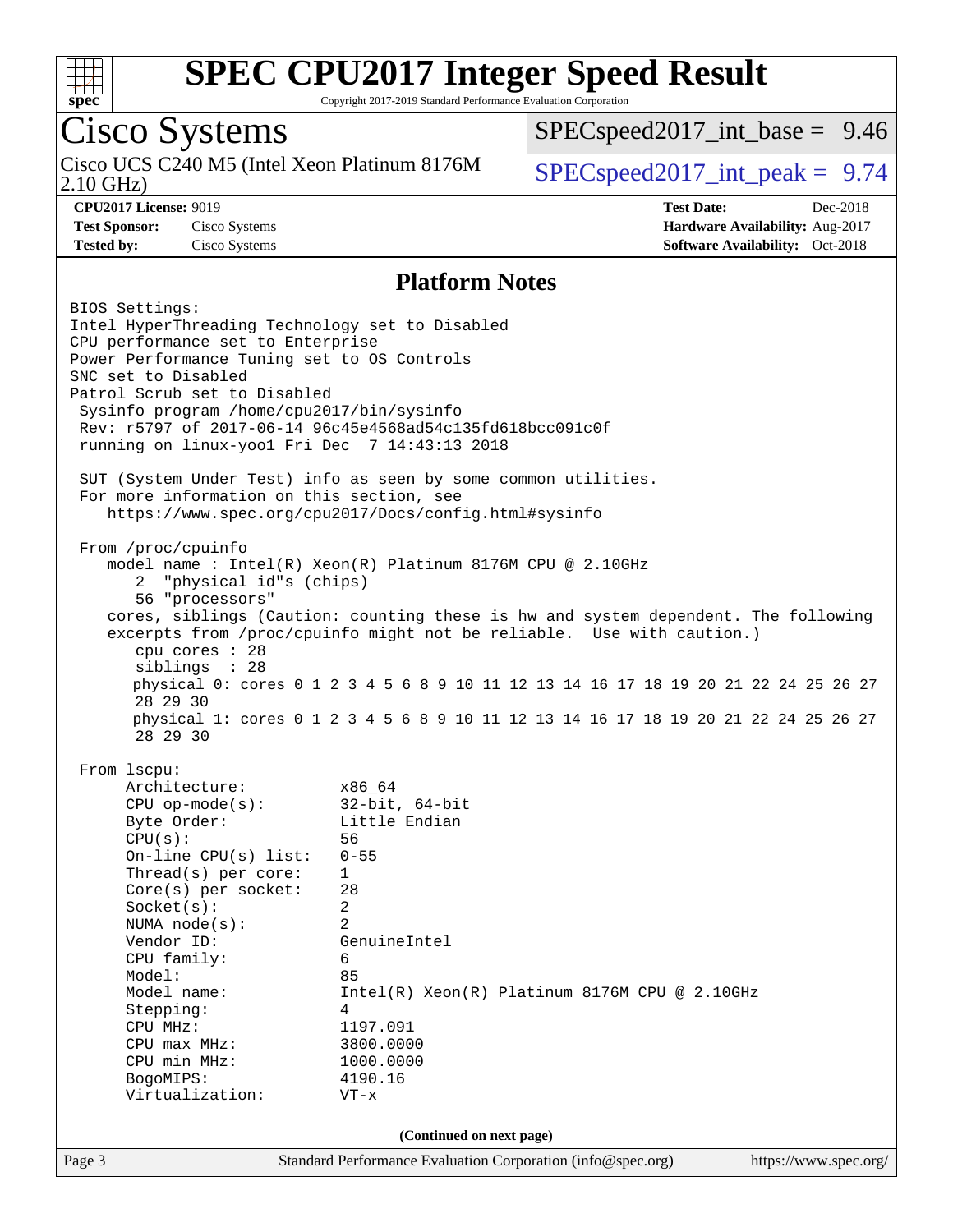

Copyright 2017-2019 Standard Performance Evaluation Corporation

Page 4 Standard Performance Evaluation Corporation [\(info@spec.org\)](mailto:info@spec.org) <https://www.spec.org/> Cisco Systems 2.10 GHz) Cisco UCS C240 M5 (Intel Xeon Platinum 8176M  $\big|$  [SPECspeed2017\\_int\\_peak =](http://www.spec.org/auto/cpu2017/Docs/result-fields.html#SPECspeed2017intpeak) 9.74  $SPECspeed2017\_int\_base = 9.46$ **[CPU2017 License:](http://www.spec.org/auto/cpu2017/Docs/result-fields.html#CPU2017License)** 9019 **[Test Date:](http://www.spec.org/auto/cpu2017/Docs/result-fields.html#TestDate)** Dec-2018 **[Test Sponsor:](http://www.spec.org/auto/cpu2017/Docs/result-fields.html#TestSponsor)** Cisco Systems **[Hardware Availability:](http://www.spec.org/auto/cpu2017/Docs/result-fields.html#HardwareAvailability)** Aug-2017 **[Tested by:](http://www.spec.org/auto/cpu2017/Docs/result-fields.html#Testedby)** Cisco Systems **[Software Availability:](http://www.spec.org/auto/cpu2017/Docs/result-fields.html#SoftwareAvailability)** Oct-2018 **[Platform Notes \(Continued\)](http://www.spec.org/auto/cpu2017/Docs/result-fields.html#PlatformNotes)** L1d cache: 32K L1i cache: 32K L2 cache: 1024K L3 cache: 39424K NUMA node0 CPU(s): 0-27 NUMA node1 CPU(s): 28-55 Flags: fpu vme de pse tsc msr pae mce cx8 apic sep mtrr pge mca cmov pat pse36 clflush dts acpi mmx fxsr sse sse2 ss ht tm pbe syscall nx pdpe1gb rdtscp lm constant\_tsc art arch\_perfmon pebs bts rep\_good nopl xtopology nonstop\_tsc aperfmperf eagerfpu pni pclmulqdq dtes64 monitor ds\_cpl vmx smx est tm2 ssse3 sdbg fma cx16 xtpr pdcm pcid dca sse4\_1 sse4\_2 x2apic movbe popcnt tsc\_deadline\_timer aes xsave avx f16c rdrand lahf\_lm abm 3dnowprefetch ida arat epb invpcid\_single pln pts dtherm hwp hwp\_act\_window hwp\_epp hwp\_pkg\_req intel\_pt rsb\_ctxsw spec\_ctrl stibp retpoline kaiser tpr\_shadow vnmi flexpriority ept vpid fsgsbase tsc\_adjust bmi1 hle avx2 smep bmi2 erms invpcid rtm cqm mpx avx512f avx512dq rdseed adx smap clflushopt clwb avx512cd avx512bw avx512vl xsaveopt xsavec xgetbv1 cqm\_llc cqm\_occup\_llc /proc/cpuinfo cache data cache size : 39424 KB From numactl --hardware WARNING: a numactl 'node' might or might not correspond to a physical chip. available: 2 nodes (0-1) node 0 cpus: 0 1 2 3 4 5 6 7 8 9 10 11 12 13 14 15 16 17 18 19 20 21 22 23 24 25 26 27 node 0 size: 385626 MB node 0 free: 385085 MB node 1 cpus: 28 29 30 31 32 33 34 35 36 37 38 39 40 41 42 43 44 45 46 47 48 49 50 51 52 53 54 55 node 1 size: 387054 MB node 1 free: 386591 MB node distances: node 0 1 0: 10 21 1: 21 10 From /proc/meminfo MemTotal: 791225472 kB HugePages\_Total: 0 Hugepagesize: 2048 kB From /etc/\*release\* /etc/\*version\* SuSE-release: SUSE Linux Enterprise Server 12 (x86\_64) VERSION = 12 PATCHLEVEL = 2 # This file is deprecated and will be removed in a future service pack or release. # Please check /etc/os-release for details about this release. **(Continued on next page)**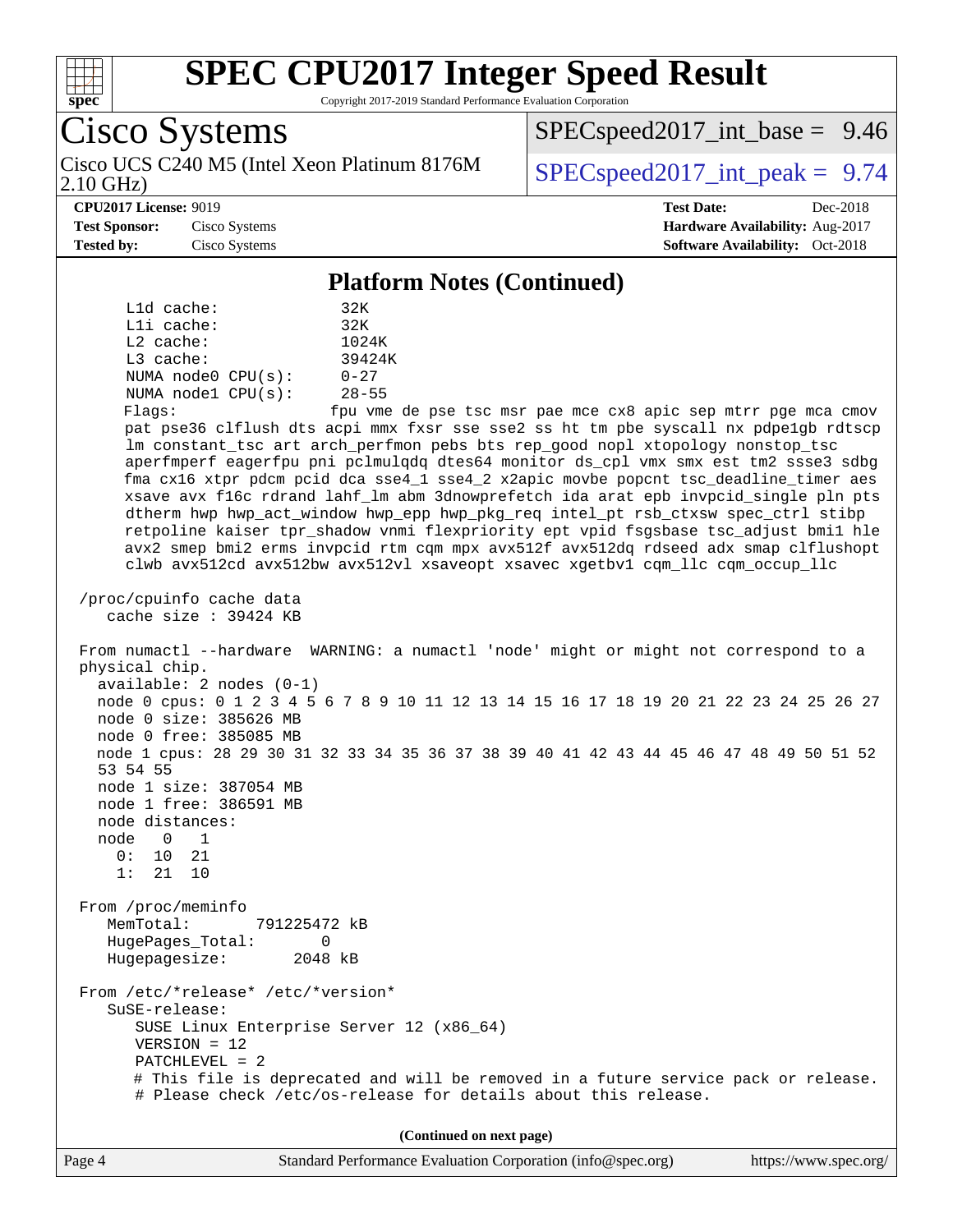

Copyright 2017-2019 Standard Performance Evaluation Corporation

#### Cisco Systems 2.10 GHz) Cisco UCS C240 M5 (Intel Xeon Platinum 8176M  $\big|$  SPECspeed2017 int peak = 9.74  $SPECspeed2017\_int\_base = 9.46$ **[CPU2017 License:](http://www.spec.org/auto/cpu2017/Docs/result-fields.html#CPU2017License)** 9019 **[Test Date:](http://www.spec.org/auto/cpu2017/Docs/result-fields.html#TestDate)** Dec-2018 **[Test Sponsor:](http://www.spec.org/auto/cpu2017/Docs/result-fields.html#TestSponsor)** Cisco Systems **[Hardware Availability:](http://www.spec.org/auto/cpu2017/Docs/result-fields.html#HardwareAvailability)** Aug-2017 **[Tested by:](http://www.spec.org/auto/cpu2017/Docs/result-fields.html#Testedby)** Cisco Systems **Cisco Systems [Software Availability:](http://www.spec.org/auto/cpu2017/Docs/result-fields.html#SoftwareAvailability)** Oct-2018 **[Platform Notes \(Continued\)](http://www.spec.org/auto/cpu2017/Docs/result-fields.html#PlatformNotes)** os-release: NAME="SLES" VERSION="12-SP2" VERSION\_ID="12.2" PRETTY\_NAME="SUSE Linux Enterprise Server 12 SP2" ID="sles" ANSI\_COLOR="0;32" CPE\_NAME="cpe:/o:suse:sles:12:sp2" uname -a: Linux linux-yoo1 4.4.120-92.70-default #1 SMP Wed Mar 14 15:59:43 UTC 2018 (52a83de) x86\_64 x86\_64 x86\_64 GNU/Linux run-level 3 Dec 7 14:41 SPEC is set to: /home/cpu2017 Filesystem Type Size Used Avail Use% Mounted on /dev/sda1 xfs 224G 117G 108G 52% / Additional information from dmidecode follows. WARNING: Use caution when you interpret this section. The 'dmidecode' program reads system data which is "intended to allow hardware to be accurately determined", but the intent may not be met, as there are frequent changes to hardware, firmware, and the "DMTF SMBIOS" standard. BIOS Cisco Systems, Inc. C240M5.4.0.1.139.1003182220 10/03/2018 Memory: 12x 0xCE00 M393A4K40BB2-CTD 32 GB 2 rank 2666 12x 0xCE00 M393A4K40CB2-CTD 32 GB 2 rank 2666 (End of data from sysinfo program) **[Compiler Version Notes](http://www.spec.org/auto/cpu2017/Docs/result-fields.html#CompilerVersionNotes)** ============================================================================== CC 600.perlbench s(base) 602.gcc s(base) 605.mcf s(base) 625.x264 s(base,

 peak) 657.xz\_s(base) ----------------------------------------------------------------------------- icc (ICC) 19.0.1.144 20181018 Copyright (C) 1985-2018 Intel Corporation. All rights reserved. ------------------------------------------------------------------------------ ============================================================================== CC 600.perlbench\_s(peak) 602.gcc\_s(peak) 605.mcf\_s(peak) 657.xz\_s(peak) ----------------------------------------------------------------------------- icc (ICC) 19.0.1.144 20181018 Copyright (C) 1985-2018 Intel Corporation. All rights reserved. ------------------------------------------------------------------------------ **(Continued on next page)**

Page 5 Standard Performance Evaluation Corporation [\(info@spec.org\)](mailto:info@spec.org) <https://www.spec.org/>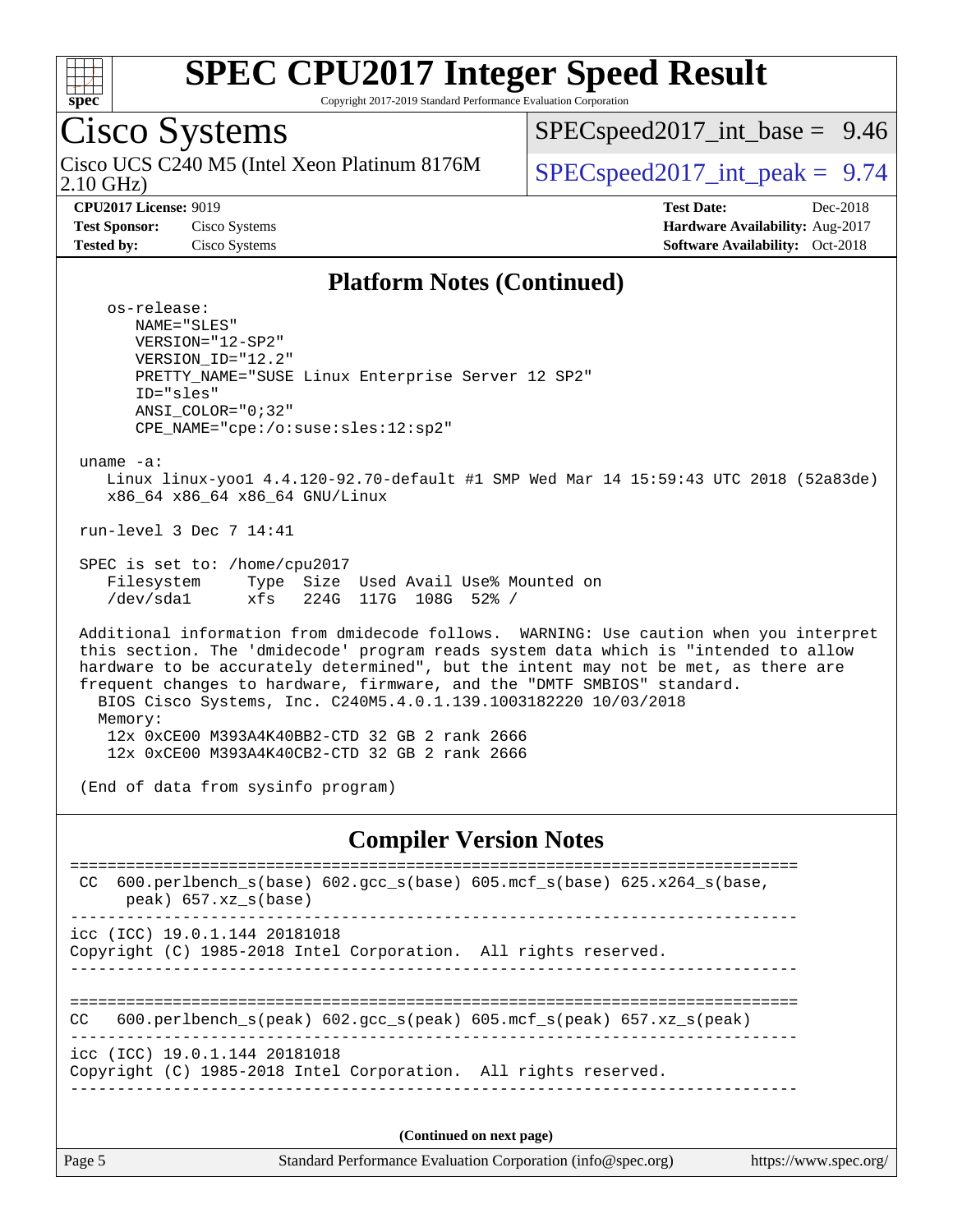

Copyright 2017-2019 Standard Performance Evaluation Corporation

# Cisco Systems

2.10 GHz) Cisco UCS C240 M5 (Intel Xeon Platinum 8176M  $\big|$  [SPECspeed2017\\_int\\_peak =](http://www.spec.org/auto/cpu2017/Docs/result-fields.html#SPECspeed2017intpeak) 9.74

[SPECspeed2017\\_int\\_base =](http://www.spec.org/auto/cpu2017/Docs/result-fields.html#SPECspeed2017intbase) 9.46

**[Test Sponsor:](http://www.spec.org/auto/cpu2017/Docs/result-fields.html#TestSponsor)** Cisco Systems **[Hardware Availability:](http://www.spec.org/auto/cpu2017/Docs/result-fields.html#HardwareAvailability)** Aug-2017

**[CPU2017 License:](http://www.spec.org/auto/cpu2017/Docs/result-fields.html#CPU2017License)** 9019 **[Test Date:](http://www.spec.org/auto/cpu2017/Docs/result-fields.html#TestDate)** Dec-2018 **[Tested by:](http://www.spec.org/auto/cpu2017/Docs/result-fields.html#Testedby)** Cisco Systems **[Software Availability:](http://www.spec.org/auto/cpu2017/Docs/result-fields.html#SoftwareAvailability)** Oct-2018

### **[Compiler Version Notes \(Continued\)](http://www.spec.org/auto/cpu2017/Docs/result-fields.html#CompilerVersionNotes)**

| CXXC 620.omnetpp $s(base)$ 623.xalancbmk $s(base)$ 631.deepsjeng $s(base)$<br>$641.$ leela $s(base)$                       |
|----------------------------------------------------------------------------------------------------------------------------|
| icpc (ICC) 19.0.1.144 20181018<br>Copyright (C) 1985-2018 Intel Corporation. All rights reserved.                          |
| CXXC 620.omnetpp $s(\text{peak})$ 623.xalancbmk $s(\text{peak})$ 631.deepsjeng $s(\text{peak})$<br>$641.$ leela $s$ (peak) |
| icpc (ICC) 19.0.1.144 20181018<br>Copyright (C) 1985-2018 Intel Corporation. All rights reserved.                          |
| 648.exchange2 s(base, peak)<br>FC.                                                                                         |
| ifort (IFORT) 19.0.1.144 20181018<br>Copyright (C) 1985-2018 Intel Corporation. All rights reserved.                       |

### **[Base Compiler Invocation](http://www.spec.org/auto/cpu2017/Docs/result-fields.html#BaseCompilerInvocation)**

[C benchmarks](http://www.spec.org/auto/cpu2017/Docs/result-fields.html#Cbenchmarks): [icc -m64 -std=c11](http://www.spec.org/cpu2017/results/res2019q1/cpu2017-20190108-10616.flags.html#user_CCbase_intel_icc_64bit_c11_33ee0cdaae7deeeab2a9725423ba97205ce30f63b9926c2519791662299b76a0318f32ddfffdc46587804de3178b4f9328c46fa7c2b0cd779d7a61945c91cd35)

[C++ benchmarks:](http://www.spec.org/auto/cpu2017/Docs/result-fields.html#CXXbenchmarks) [icpc -m64](http://www.spec.org/cpu2017/results/res2019q1/cpu2017-20190108-10616.flags.html#user_CXXbase_intel_icpc_64bit_4ecb2543ae3f1412ef961e0650ca070fec7b7afdcd6ed48761b84423119d1bf6bdf5cad15b44d48e7256388bc77273b966e5eb805aefd121eb22e9299b2ec9d9)

[Fortran benchmarks](http://www.spec.org/auto/cpu2017/Docs/result-fields.html#Fortranbenchmarks): [ifort -m64](http://www.spec.org/cpu2017/results/res2019q1/cpu2017-20190108-10616.flags.html#user_FCbase_intel_ifort_64bit_24f2bb282fbaeffd6157abe4f878425411749daecae9a33200eee2bee2fe76f3b89351d69a8130dd5949958ce389cf37ff59a95e7a40d588e8d3a57e0c3fd751)

### **[Base Portability Flags](http://www.spec.org/auto/cpu2017/Docs/result-fields.html#BasePortabilityFlags)**

 600.perlbench\_s: [-DSPEC\\_LP64](http://www.spec.org/cpu2017/results/res2019q1/cpu2017-20190108-10616.flags.html#b600.perlbench_s_basePORTABILITY_DSPEC_LP64) [-DSPEC\\_LINUX\\_X64](http://www.spec.org/cpu2017/results/res2019q1/cpu2017-20190108-10616.flags.html#b600.perlbench_s_baseCPORTABILITY_DSPEC_LINUX_X64) 602.gcc\_s: [-DSPEC\\_LP64](http://www.spec.org/cpu2017/results/res2019q1/cpu2017-20190108-10616.flags.html#suite_basePORTABILITY602_gcc_s_DSPEC_LP64) 605.mcf\_s: [-DSPEC\\_LP64](http://www.spec.org/cpu2017/results/res2019q1/cpu2017-20190108-10616.flags.html#suite_basePORTABILITY605_mcf_s_DSPEC_LP64) 620.omnetpp\_s: [-DSPEC\\_LP64](http://www.spec.org/cpu2017/results/res2019q1/cpu2017-20190108-10616.flags.html#suite_basePORTABILITY620_omnetpp_s_DSPEC_LP64) 623.xalancbmk\_s: [-DSPEC\\_LP64](http://www.spec.org/cpu2017/results/res2019q1/cpu2017-20190108-10616.flags.html#suite_basePORTABILITY623_xalancbmk_s_DSPEC_LP64) [-DSPEC\\_LINUX](http://www.spec.org/cpu2017/results/res2019q1/cpu2017-20190108-10616.flags.html#b623.xalancbmk_s_baseCXXPORTABILITY_DSPEC_LINUX) 625.x264\_s: [-DSPEC\\_LP64](http://www.spec.org/cpu2017/results/res2019q1/cpu2017-20190108-10616.flags.html#suite_basePORTABILITY625_x264_s_DSPEC_LP64)

**(Continued on next page)**

Page 6 Standard Performance Evaluation Corporation [\(info@spec.org\)](mailto:info@spec.org) <https://www.spec.org/>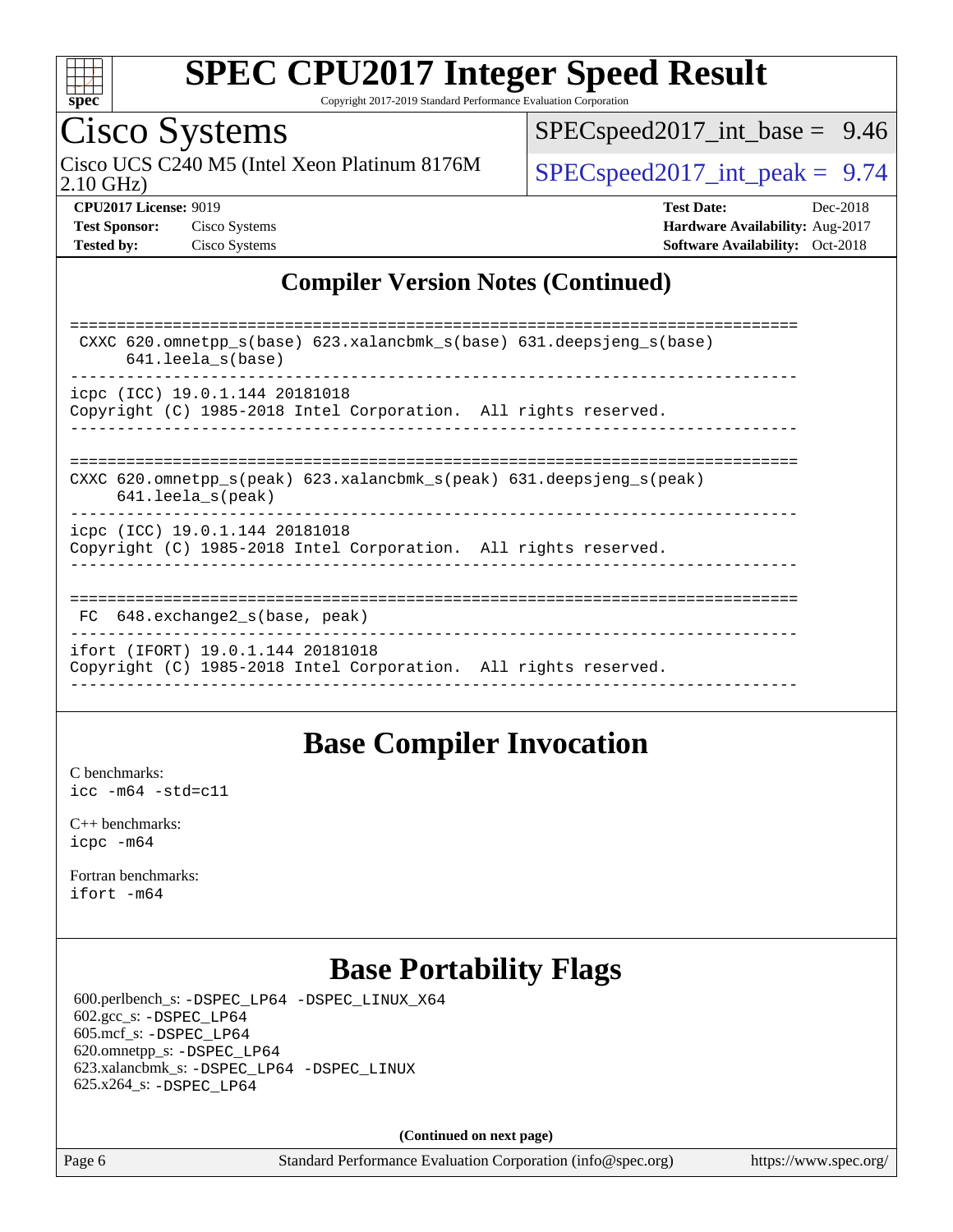

Copyright 2017-2019 Standard Performance Evaluation Corporation

## Cisco Systems

2.10 GHz) Cisco UCS C240 M5 (Intel Xeon Platinum 8176M  $\big|$  [SPECspeed2017\\_int\\_peak =](http://www.spec.org/auto/cpu2017/Docs/result-fields.html#SPECspeed2017intpeak) 9.74

 $SPECspeed2017\_int\_base = 9.46$ 

**[CPU2017 License:](http://www.spec.org/auto/cpu2017/Docs/result-fields.html#CPU2017License)** 9019 **[Test Date:](http://www.spec.org/auto/cpu2017/Docs/result-fields.html#TestDate)** Dec-2018 **[Test Sponsor:](http://www.spec.org/auto/cpu2017/Docs/result-fields.html#TestSponsor)** Cisco Systems **[Hardware Availability:](http://www.spec.org/auto/cpu2017/Docs/result-fields.html#HardwareAvailability)** Aug-2017 **[Tested by:](http://www.spec.org/auto/cpu2017/Docs/result-fields.html#Testedby)** Cisco Systems **[Software Availability:](http://www.spec.org/auto/cpu2017/Docs/result-fields.html#SoftwareAvailability)** Oct-2018

## **[Base Portability Flags \(Continued\)](http://www.spec.org/auto/cpu2017/Docs/result-fields.html#BasePortabilityFlags)**

 631.deepsjeng\_s: [-DSPEC\\_LP64](http://www.spec.org/cpu2017/results/res2019q1/cpu2017-20190108-10616.flags.html#suite_basePORTABILITY631_deepsjeng_s_DSPEC_LP64) 641.leela\_s: [-DSPEC\\_LP64](http://www.spec.org/cpu2017/results/res2019q1/cpu2017-20190108-10616.flags.html#suite_basePORTABILITY641_leela_s_DSPEC_LP64) 648.exchange2\_s: [-DSPEC\\_LP64](http://www.spec.org/cpu2017/results/res2019q1/cpu2017-20190108-10616.flags.html#suite_basePORTABILITY648_exchange2_s_DSPEC_LP64) 657.xz\_s: [-DSPEC\\_LP64](http://www.spec.org/cpu2017/results/res2019q1/cpu2017-20190108-10616.flags.html#suite_basePORTABILITY657_xz_s_DSPEC_LP64)

**[Base Optimization Flags](http://www.spec.org/auto/cpu2017/Docs/result-fields.html#BaseOptimizationFlags)**

[C benchmarks](http://www.spec.org/auto/cpu2017/Docs/result-fields.html#Cbenchmarks):

[-Wl,-z,muldefs](http://www.spec.org/cpu2017/results/res2019q1/cpu2017-20190108-10616.flags.html#user_CCbase_link_force_multiple1_b4cbdb97b34bdee9ceefcfe54f4c8ea74255f0b02a4b23e853cdb0e18eb4525ac79b5a88067c842dd0ee6996c24547a27a4b99331201badda8798ef8a743f577) [-xCORE-AVX512](http://www.spec.org/cpu2017/results/res2019q1/cpu2017-20190108-10616.flags.html#user_CCbase_f-xCORE-AVX512) [-ipo](http://www.spec.org/cpu2017/results/res2019q1/cpu2017-20190108-10616.flags.html#user_CCbase_f-ipo) [-O3](http://www.spec.org/cpu2017/results/res2019q1/cpu2017-20190108-10616.flags.html#user_CCbase_f-O3) [-no-prec-div](http://www.spec.org/cpu2017/results/res2019q1/cpu2017-20190108-10616.flags.html#user_CCbase_f-no-prec-div) [-qopt-mem-layout-trans=3](http://www.spec.org/cpu2017/results/res2019q1/cpu2017-20190108-10616.flags.html#user_CCbase_f-qopt-mem-layout-trans_de80db37974c74b1f0e20d883f0b675c88c3b01e9d123adea9b28688d64333345fb62bc4a798493513fdb68f60282f9a726aa07f478b2f7113531aecce732043) [-qopenmp](http://www.spec.org/cpu2017/results/res2019q1/cpu2017-20190108-10616.flags.html#user_CCbase_qopenmp_16be0c44f24f464004c6784a7acb94aca937f053568ce72f94b139a11c7c168634a55f6653758ddd83bcf7b8463e8028bb0b48b77bcddc6b78d5d95bb1df2967) [-DSPEC\\_OPENMP](http://www.spec.org/cpu2017/results/res2019q1/cpu2017-20190108-10616.flags.html#suite_CCbase_DSPEC_OPENMP) [-L/home/cpu2017/je5.0.1-64/](http://www.spec.org/cpu2017/results/res2019q1/cpu2017-20190108-10616.flags.html#user_CCbase_jemalloc_link_path64_8e927a5f1bdac0405e66c637541874330e08086b5e62a1d024bcf3497e3c64fd173c8afb7d1730d51f6da781ef4c439bdab468bb8364cf71435e0c609fac500c) [-ljemalloc](http://www.spec.org/cpu2017/results/res2019q1/cpu2017-20190108-10616.flags.html#user_CCbase_jemalloc_link_lib_d1249b907c500fa1c0672f44f562e3d0f79738ae9e3c4a9c376d49f265a04b9c99b167ecedbf6711b3085be911c67ff61f150a17b3472be731631ba4d0471706)

[C++ benchmarks:](http://www.spec.org/auto/cpu2017/Docs/result-fields.html#CXXbenchmarks)

[-Wl,-z,muldefs](http://www.spec.org/cpu2017/results/res2019q1/cpu2017-20190108-10616.flags.html#user_CXXbase_link_force_multiple1_b4cbdb97b34bdee9ceefcfe54f4c8ea74255f0b02a4b23e853cdb0e18eb4525ac79b5a88067c842dd0ee6996c24547a27a4b99331201badda8798ef8a743f577) [-xCORE-AVX512](http://www.spec.org/cpu2017/results/res2019q1/cpu2017-20190108-10616.flags.html#user_CXXbase_f-xCORE-AVX512) [-ipo](http://www.spec.org/cpu2017/results/res2019q1/cpu2017-20190108-10616.flags.html#user_CXXbase_f-ipo) [-O3](http://www.spec.org/cpu2017/results/res2019q1/cpu2017-20190108-10616.flags.html#user_CXXbase_f-O3) [-no-prec-div](http://www.spec.org/cpu2017/results/res2019q1/cpu2017-20190108-10616.flags.html#user_CXXbase_f-no-prec-div) [-qopt-mem-layout-trans=3](http://www.spec.org/cpu2017/results/res2019q1/cpu2017-20190108-10616.flags.html#user_CXXbase_f-qopt-mem-layout-trans_de80db37974c74b1f0e20d883f0b675c88c3b01e9d123adea9b28688d64333345fb62bc4a798493513fdb68f60282f9a726aa07f478b2f7113531aecce732043) [-L/home/cpu2017/je5.0.1-64/](http://www.spec.org/cpu2017/results/res2019q1/cpu2017-20190108-10616.flags.html#user_CXXbase_jemalloc_link_path64_8e927a5f1bdac0405e66c637541874330e08086b5e62a1d024bcf3497e3c64fd173c8afb7d1730d51f6da781ef4c439bdab468bb8364cf71435e0c609fac500c) [-ljemalloc](http://www.spec.org/cpu2017/results/res2019q1/cpu2017-20190108-10616.flags.html#user_CXXbase_jemalloc_link_lib_d1249b907c500fa1c0672f44f562e3d0f79738ae9e3c4a9c376d49f265a04b9c99b167ecedbf6711b3085be911c67ff61f150a17b3472be731631ba4d0471706)

[Fortran benchmarks](http://www.spec.org/auto/cpu2017/Docs/result-fields.html#Fortranbenchmarks):

[-Wl,-z,muldefs](http://www.spec.org/cpu2017/results/res2019q1/cpu2017-20190108-10616.flags.html#user_FCbase_link_force_multiple1_b4cbdb97b34bdee9ceefcfe54f4c8ea74255f0b02a4b23e853cdb0e18eb4525ac79b5a88067c842dd0ee6996c24547a27a4b99331201badda8798ef8a743f577) [-xCORE-AVX512](http://www.spec.org/cpu2017/results/res2019q1/cpu2017-20190108-10616.flags.html#user_FCbase_f-xCORE-AVX512) [-ipo](http://www.spec.org/cpu2017/results/res2019q1/cpu2017-20190108-10616.flags.html#user_FCbase_f-ipo) [-O3](http://www.spec.org/cpu2017/results/res2019q1/cpu2017-20190108-10616.flags.html#user_FCbase_f-O3) [-no-prec-div](http://www.spec.org/cpu2017/results/res2019q1/cpu2017-20190108-10616.flags.html#user_FCbase_f-no-prec-div) [-qopt-mem-layout-trans=3](http://www.spec.org/cpu2017/results/res2019q1/cpu2017-20190108-10616.flags.html#user_FCbase_f-qopt-mem-layout-trans_de80db37974c74b1f0e20d883f0b675c88c3b01e9d123adea9b28688d64333345fb62bc4a798493513fdb68f60282f9a726aa07f478b2f7113531aecce732043) [-nostandard-realloc-lhs](http://www.spec.org/cpu2017/results/res2019q1/cpu2017-20190108-10616.flags.html#user_FCbase_f_2003_std_realloc_82b4557e90729c0f113870c07e44d33d6f5a304b4f63d4c15d2d0f1fab99f5daaed73bdb9275d9ae411527f28b936061aa8b9c8f2d63842963b95c9dd6426b8a) [-align array32byte](http://www.spec.org/cpu2017/results/res2019q1/cpu2017-20190108-10616.flags.html#user_FCbase_align_array32byte_b982fe038af199962ba9a80c053b8342c548c85b40b8e86eb3cc33dee0d7986a4af373ac2d51c3f7cf710a18d62fdce2948f201cd044323541f22fc0fffc51b6) [-L/home/cpu2017/je5.0.1-64/](http://www.spec.org/cpu2017/results/res2019q1/cpu2017-20190108-10616.flags.html#user_FCbase_jemalloc_link_path64_8e927a5f1bdac0405e66c637541874330e08086b5e62a1d024bcf3497e3c64fd173c8afb7d1730d51f6da781ef4c439bdab468bb8364cf71435e0c609fac500c) [-ljemalloc](http://www.spec.org/cpu2017/results/res2019q1/cpu2017-20190108-10616.flags.html#user_FCbase_jemalloc_link_lib_d1249b907c500fa1c0672f44f562e3d0f79738ae9e3c4a9c376d49f265a04b9c99b167ecedbf6711b3085be911c67ff61f150a17b3472be731631ba4d0471706)

## **[Peak Compiler Invocation](http://www.spec.org/auto/cpu2017/Docs/result-fields.html#PeakCompilerInvocation)**

[C benchmarks](http://www.spec.org/auto/cpu2017/Docs/result-fields.html#Cbenchmarks): [icc -m64 -std=c11](http://www.spec.org/cpu2017/results/res2019q1/cpu2017-20190108-10616.flags.html#user_CCpeak_intel_icc_64bit_c11_33ee0cdaae7deeeab2a9725423ba97205ce30f63b9926c2519791662299b76a0318f32ddfffdc46587804de3178b4f9328c46fa7c2b0cd779d7a61945c91cd35)

[C++ benchmarks \(except as noted below\):](http://www.spec.org/auto/cpu2017/Docs/result-fields.html#CXXbenchmarksexceptasnotedbelow) [icpc -m64](http://www.spec.org/cpu2017/results/res2019q1/cpu2017-20190108-10616.flags.html#user_CXXpeak_intel_icpc_64bit_4ecb2543ae3f1412ef961e0650ca070fec7b7afdcd6ed48761b84423119d1bf6bdf5cad15b44d48e7256388bc77273b966e5eb805aefd121eb22e9299b2ec9d9)

623.xalancbmk\_s: [icpc -m32 -L/opt/intel/lib/ia32](http://www.spec.org/cpu2017/results/res2019q1/cpu2017-20190108-10616.flags.html#user_peakCXXLD623_xalancbmk_s_intel_icpc_44eae83c1f565e7e266431f067370024ba26559400a3332485578bf716e23841c734f948145e944e2f4b6f3ce32c2c966ea92b66ca79c6f94f301242c0f554cf)

[Fortran benchmarks](http://www.spec.org/auto/cpu2017/Docs/result-fields.html#Fortranbenchmarks): [ifort -m64](http://www.spec.org/cpu2017/results/res2019q1/cpu2017-20190108-10616.flags.html#user_FCpeak_intel_ifort_64bit_24f2bb282fbaeffd6157abe4f878425411749daecae9a33200eee2bee2fe76f3b89351d69a8130dd5949958ce389cf37ff59a95e7a40d588e8d3a57e0c3fd751)

### **[Peak Portability Flags](http://www.spec.org/auto/cpu2017/Docs/result-fields.html#PeakPortabilityFlags)**

 600.perlbench\_s: [-DSPEC\\_LP64](http://www.spec.org/cpu2017/results/res2019q1/cpu2017-20190108-10616.flags.html#b600.perlbench_s_peakPORTABILITY_DSPEC_LP64) [-DSPEC\\_LINUX\\_X64](http://www.spec.org/cpu2017/results/res2019q1/cpu2017-20190108-10616.flags.html#b600.perlbench_s_peakCPORTABILITY_DSPEC_LINUX_X64) 602.gcc\_s: [-DSPEC\\_LP64](http://www.spec.org/cpu2017/results/res2019q1/cpu2017-20190108-10616.flags.html#suite_peakPORTABILITY602_gcc_s_DSPEC_LP64) 605.mcf\_s: [-DSPEC\\_LP64](http://www.spec.org/cpu2017/results/res2019q1/cpu2017-20190108-10616.flags.html#suite_peakPORTABILITY605_mcf_s_DSPEC_LP64)

**(Continued on next page)**

Page 7 Standard Performance Evaluation Corporation [\(info@spec.org\)](mailto:info@spec.org) <https://www.spec.org/>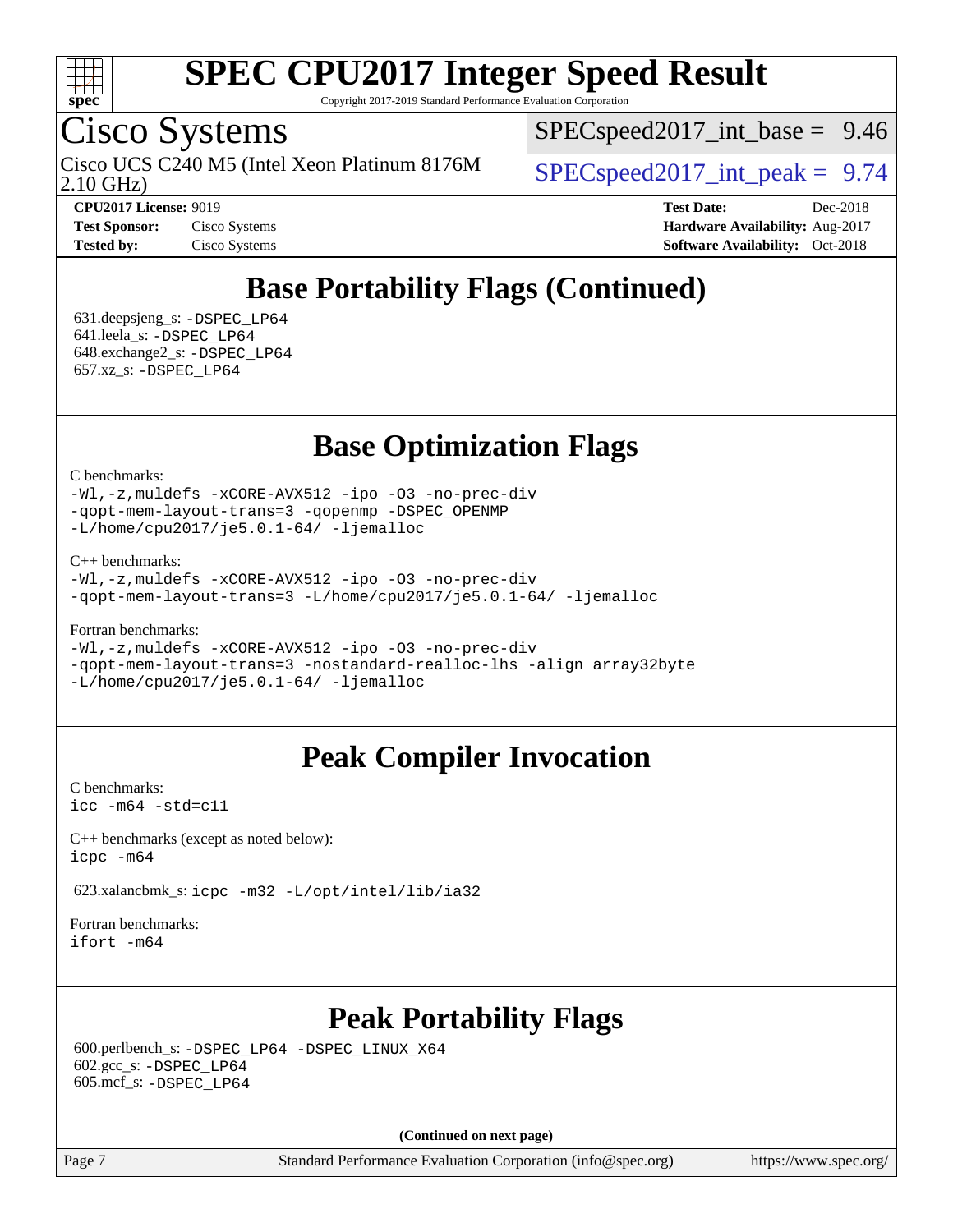

Copyright 2017-2019 Standard Performance Evaluation Corporation

## Cisco Systems

2.10 GHz) Cisco UCS C240 M5 (Intel Xeon Platinum 8176M  $\big|$  [SPECspeed2017\\_int\\_peak =](http://www.spec.org/auto/cpu2017/Docs/result-fields.html#SPECspeed2017intpeak) 9.74

 $SPECspeed2017\_int\_base = 9.46$ 

**[Tested by:](http://www.spec.org/auto/cpu2017/Docs/result-fields.html#Testedby)** Cisco Systems **[Software Availability:](http://www.spec.org/auto/cpu2017/Docs/result-fields.html#SoftwareAvailability)** Oct-2018

**[CPU2017 License:](http://www.spec.org/auto/cpu2017/Docs/result-fields.html#CPU2017License)** 9019 **[Test Date:](http://www.spec.org/auto/cpu2017/Docs/result-fields.html#TestDate)** Dec-2018 **[Test Sponsor:](http://www.spec.org/auto/cpu2017/Docs/result-fields.html#TestSponsor)** Cisco Systems **[Hardware Availability:](http://www.spec.org/auto/cpu2017/Docs/result-fields.html#HardwareAvailability)** Aug-2017

## **[Peak Portability Flags \(Continued\)](http://www.spec.org/auto/cpu2017/Docs/result-fields.html#PeakPortabilityFlags)**

 620.omnetpp\_s: [-DSPEC\\_LP64](http://www.spec.org/cpu2017/results/res2019q1/cpu2017-20190108-10616.flags.html#suite_peakPORTABILITY620_omnetpp_s_DSPEC_LP64) 623.xalancbmk\_s: [-D\\_FILE\\_OFFSET\\_BITS=64](http://www.spec.org/cpu2017/results/res2019q1/cpu2017-20190108-10616.flags.html#user_peakPORTABILITY623_xalancbmk_s_file_offset_bits_64_5ae949a99b284ddf4e95728d47cb0843d81b2eb0e18bdfe74bbf0f61d0b064f4bda2f10ea5eb90e1dcab0e84dbc592acfc5018bc955c18609f94ddb8d550002c) [-DSPEC\\_LINUX](http://www.spec.org/cpu2017/results/res2019q1/cpu2017-20190108-10616.flags.html#b623.xalancbmk_s_peakCXXPORTABILITY_DSPEC_LINUX) 625.x264\_s: [-DSPEC\\_LP64](http://www.spec.org/cpu2017/results/res2019q1/cpu2017-20190108-10616.flags.html#suite_peakPORTABILITY625_x264_s_DSPEC_LP64) 631.deepsjeng\_s: [-DSPEC\\_LP64](http://www.spec.org/cpu2017/results/res2019q1/cpu2017-20190108-10616.flags.html#suite_peakPORTABILITY631_deepsjeng_s_DSPEC_LP64) 641.leela\_s: [-DSPEC\\_LP64](http://www.spec.org/cpu2017/results/res2019q1/cpu2017-20190108-10616.flags.html#suite_peakPORTABILITY641_leela_s_DSPEC_LP64) 648.exchange2\_s: [-DSPEC\\_LP64](http://www.spec.org/cpu2017/results/res2019q1/cpu2017-20190108-10616.flags.html#suite_peakPORTABILITY648_exchange2_s_DSPEC_LP64) 657.xz\_s: [-DSPEC\\_LP64](http://www.spec.org/cpu2017/results/res2019q1/cpu2017-20190108-10616.flags.html#suite_peakPORTABILITY657_xz_s_DSPEC_LP64)

### **[Peak Optimization Flags](http://www.spec.org/auto/cpu2017/Docs/result-fields.html#PeakOptimizationFlags)**

[C benchmarks](http://www.spec.org/auto/cpu2017/Docs/result-fields.html#Cbenchmarks):

```
600.perlbench_s: -W1-prof-gen-prof-use(pass 2) -02
-xCORE-AVX512 -qopt-mem-layout-trans=3 -ipo -O3
-no-prec-div -DSPEC_SUPPRESS_OPENMP -qopenmp
-DSPEC_OPENMP -fno-strict-overflow
-L/home/cpu2017/je5.0.1-64/ -ljemalloc
 602.gcc_s: -Wl,-z,muldefs -prof-gen(pass 1) -prof-use(pass 2) -O2
-xCORE-AVX512 -qopt-mem-layout-trans=3 -ipo -O3
-no-prec-div -DSPEC_SUPPRESS_OPENMP -qopenmp
-DSPEC_OPENMP -L/home/cpu2017/je5.0.1-64/ -ljemalloc
605.mcf_s: -W1, -z, muldefs -prof -qen(pass 1) -prof-ipo
-xCORE-AVX512 -O3 -no-prec-div -qopt-mem-layout-trans=3
-DSPEC_SUPPRESS_OPENMP -qopenmp -DSPEC_OPENMP
-L/home/cpu2017/je5.0.1-64/ -ljemalloc
 625.x264_s: -Wl,-z,muldefs -xCORE-AVX512 -ipo -O3 -no-prec-div
-qopt-mem-layout-trans=3 -qopenmp -DSPEC_OPENMP
-ljemalloc 657.xz_s: Same as 602.gcc_s
C++ benchmarks: 
 620.omnetpp_s: -Wl,-z,muldefs -prof-gen(pass 1) -prof-use(pass 2) -ipo
-xCORE-AVX512 -O3 -no-prec-div -qopt-mem-layout-trans=3
-DSPEC_SUPPRESS_OPENMP -qopenmp -DSPEC_OPENMP
-L/home/cpu2017/je5.0.1-64/ -ljemalloc
 623.xalancbmk_s: -Wl,-z,muldefs -prof-gen(pass 1) -prof-use(pass 2) -ipo
-xCORE-AVX512 -O3 -no-prec-div -qopt-mem-layout-trans=3
-DSPEC_SUPPRESS_OPENMP -qopenmp -DSPEC_OPENMP
```
**(Continued on next page)**